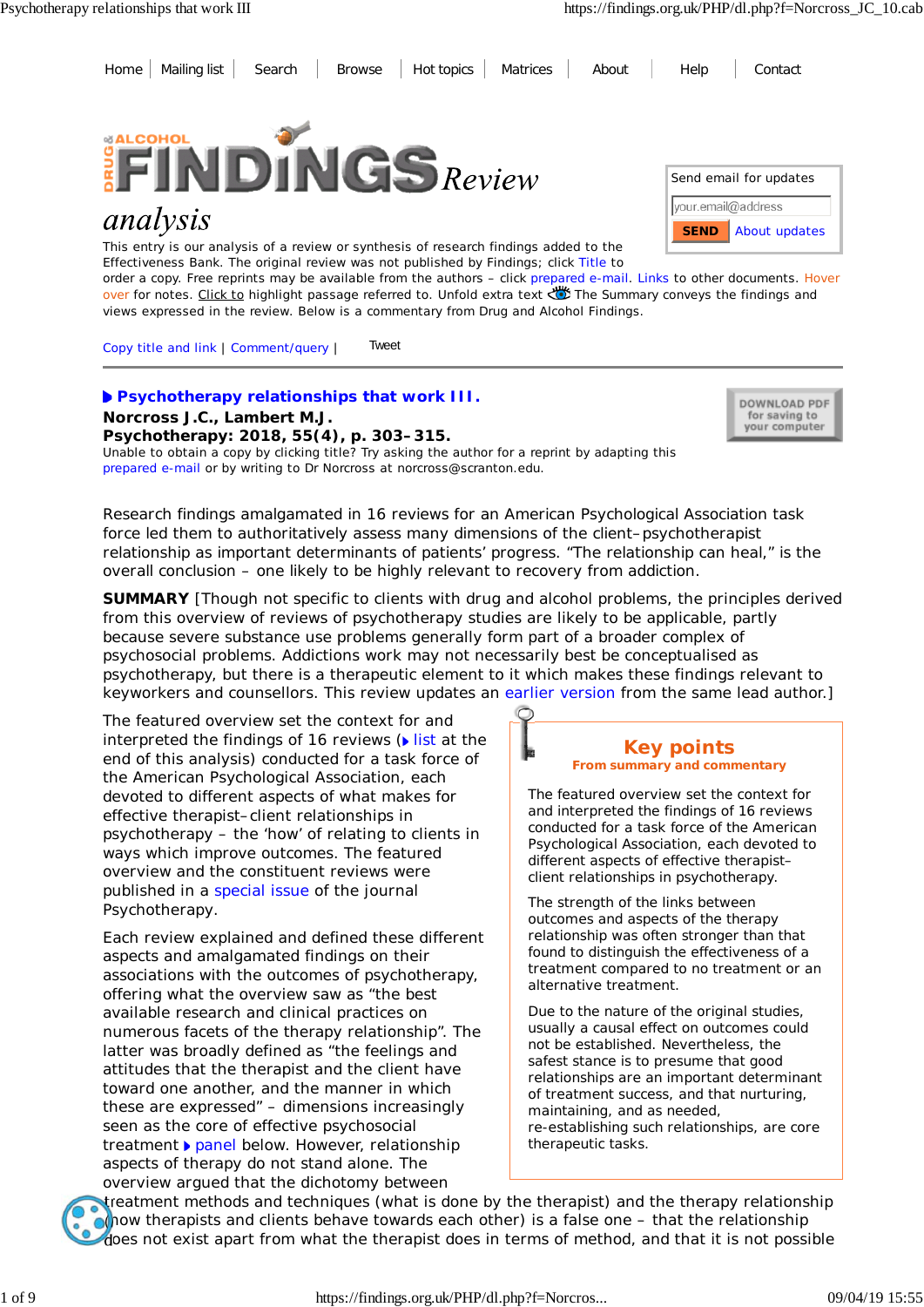to imagine any methods which would not have some relational impact. Treatment methods *are* relational acts; what one does and how one does it are complementary and inseparable.

The relationship aspects reviewed for the task force were chosen partly on the basis of their theoretical significance, but also on whether sufficient research had been done, meaning some potentially important aspects were omitted. The chosen aspects are not all practically or theoretically independent; they overlap and may depend on each other for their impacts. Relatively neglected was the contribution of the client, despite the fact that several of the constituent reviews found the patient's perspective on the therapy relationship more closely related to outcomes than that of the therapist.

The overview also traced the work of the task force of the American Psychological Association which commissioned it and the constituent reviews. First aim of the task force was to identify elements of generally effective therapy relationships ('What works in general'). These reviews were published in the special journal issue which included the overview, and also in book form. Second aim was to identify effective methods of adapting or tailoring treatment to the individual ('What works in particular'). These reviews have so far been published only in book form and have not been analysed for the Effectiveness Bank. However, the task force took their implications into account in formulating the conclusions and recommendations reported below.

Generally the 16 constituent reviews had conducted meta-analyses amalgamating research findings to provide estimates of the overall strength of the link between post-therapy outcomes and an aspect of the therapeutic relationship, and explored possible influences on the strengths of these links. Strength was calculated as a correlation coefficient, an expression of the degree to which outcomes co-varied with the relationship aspect. The chosen metric ranged from -1 (perfect negative co-variation, meaning that as one side of the link gets larger the other diminishes to the same degree) to  $+1$  (perfect positive co-variation, meaning that as one side of the link gets larger so does the other, and to the same degree). Correlation coefficients were also converted to effect sizes. Effectively these metrics indicate how influential that relationship aspect had been if causally linked to outcomes.

## **Main findings**

For the overview each member of the task force's 10-person steering committee rated the evidentiary strength of each relationship aspect analysed by the constituent reviews. Their ratings were based on: the number of studies; the consistency of their results; how independent the studies were; the Strength of the association between the

## **The importance of relationships**

In the passages below the featured overview stressed the importance of relationships in psychotherapy and contrasted this with their relative neglect in research and practice guidelines.

"Most [guidelines] depict interchangeable providers performing treatment procedures. This stands in marked contrast to the clinician's and the client's experience of psychotherapy as an intensely interpersonal and deeply emotional experience. Although efficacy research has gone to considerable lengths to eliminate the individual therapist as a variable that might account for patient improvement, the inescapable fact of the matter is that it is simply not possible to mask the person and the contribution of the therapist."

"Ask patients what they find most helpful in their psychotherapy. Ask practitioners which component of psychotherapy ensures the highest probability of success. Ask researchers what the evidence favors in predicting effective psychological treatment. Ask psychotherapists what they are most eager to learn about. Ask proponents of diverse psychotherapy systems on what point they can find commonality. The probable answer, for all these questions, is the psychotherapy relationship, the healing alliance between the client and the clinician."

"Both clinical experience and research findings underscore that the therapy relationship accounts for as much, and probably more, of the outcome variance as particular treatment methods [yet] treatment guidelines give short shrift – some would say lip service – to the person of the therapist and the emergent therapeutic relationship."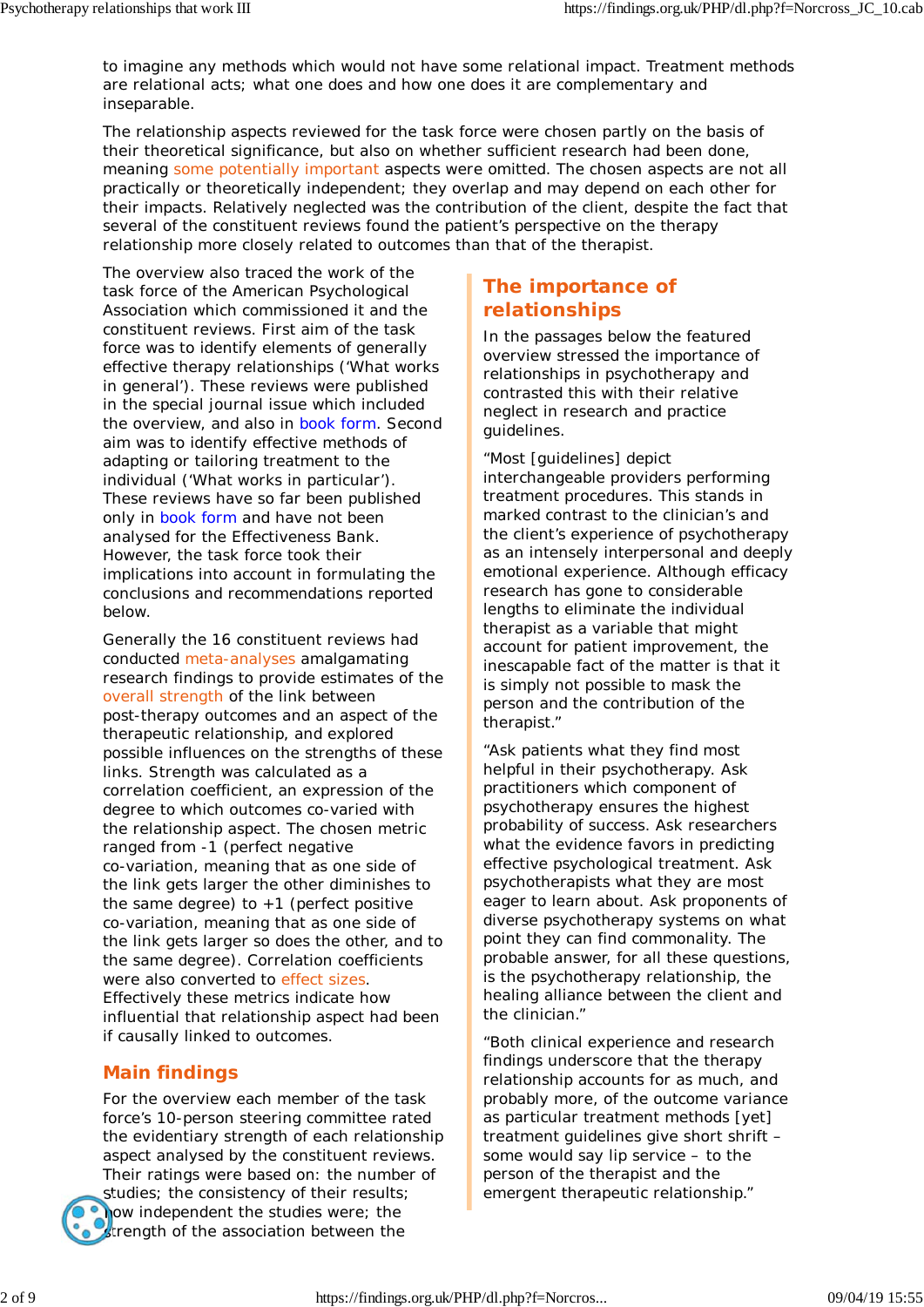relationship aspect and outcomes; evidence that this was due to a causal link between the two; and how applicable the research was to normal practice. Using these criteria, the 10 experts independently judged the strength of the research evidence as "demonstrably effective", "probably effective", "promising but insufficient research to judge", "important but not yet investigated" or "not effective". These ratings were then aggregated, with the results in the table below.

## **Steering group's assessment of the strength of the evidence for promoting relationship aspects to improve outcomes**

|                                            | <b>Relationship aspects</b><br>in general<br>Entries linked to relevant review                                                                                                                                                                                                                                                            | <b>Tailoring therapy</b><br>to the client's<br>characteristics                                                                                                                    |
|--------------------------------------------|-------------------------------------------------------------------------------------------------------------------------------------------------------------------------------------------------------------------------------------------------------------------------------------------------------------------------------------------|-----------------------------------------------------------------------------------------------------------------------------------------------------------------------------------|
| Demonstrably<br>effective                  | Therapist-client alliance in<br>individual therapy<br>Alliance in child and<br>adolescent therapy<br>Alliance in couple and<br>family therapy<br>Collaboration<br><b>Goal consensus</b><br>Cohesion in group therapy<br>Therapist empathy<br>Positive regard and<br>affirmation<br>Feeding back client progress<br>data to therapists     | Culture (race/ethnicity)<br>Religion/spirituality<br>Patient preferences                                                                                                          |
| Probably<br>effective                      | <b>Therapist</b><br>congruence/genuineness<br>The 'real', person-to-person<br>relationship<br>Therapist and client<br>emotional expression<br><b>Cultivating positive</b><br>expectations<br>Promoting treatment<br>credibility<br>Managing<br>'countertransference'<br>Repairing ruptured alliances<br>between therapists and<br>clients | Reactance (degree to<br>which client reacts<br>against authority or<br>being led)<br>Stage of change (from<br>not yet thinking about it<br>to maintaining change)<br>Coping style |
| Promising, but<br>insufficient<br>research | Therapist self-disclosure and<br>'immediacy'                                                                                                                                                                                                                                                                                              | Attachment style                                                                                                                                                                  |
| <b>Important but</b><br>not yet            |                                                                                                                                                                                                                                                                                                                                           | Sexual orientation<br>Gender identity                                                                                                                                             |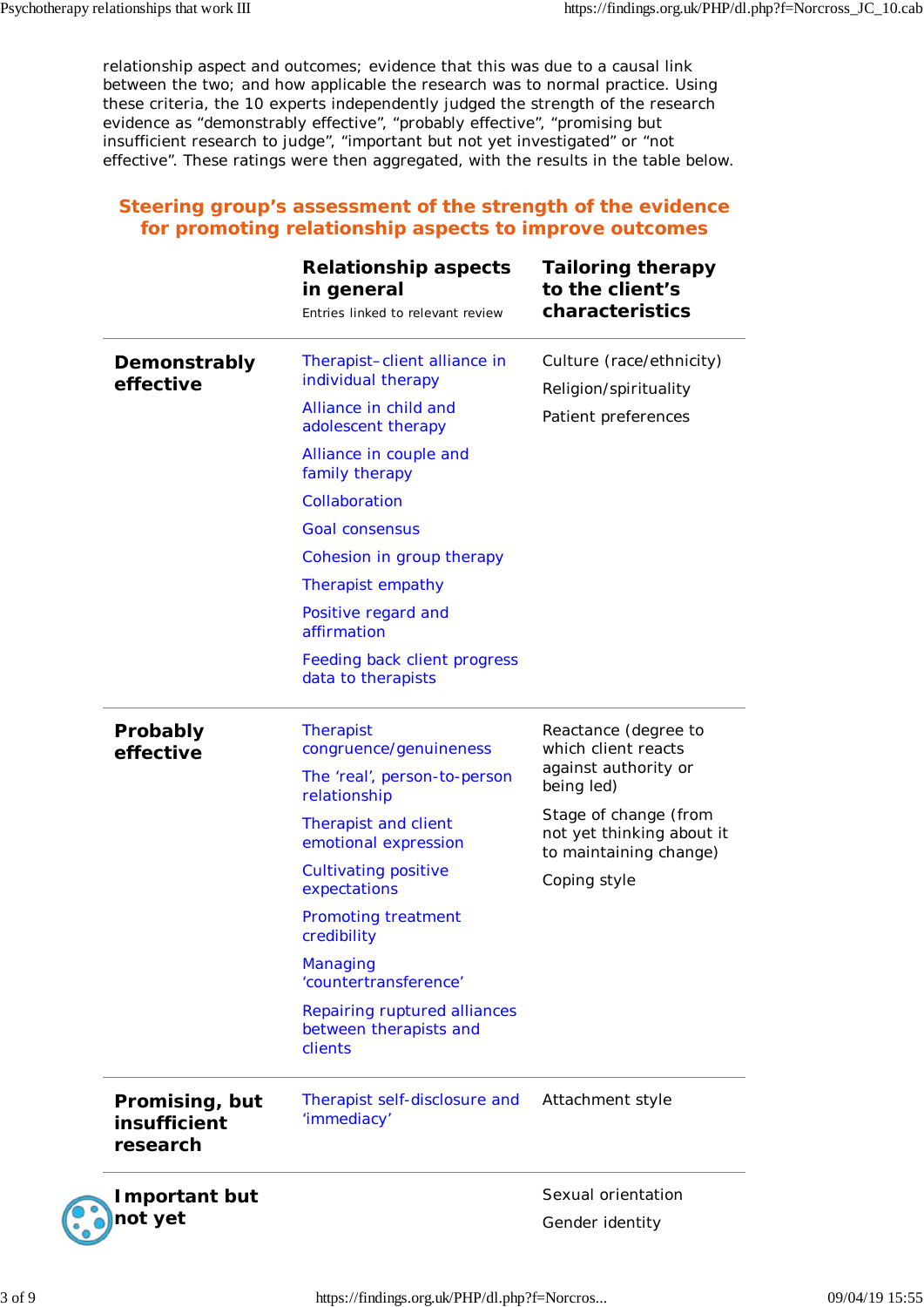# **Relationship aspects in general**

Entries linked to relevant review

## **Tailoring therapy to the client's characteristics**

## **investigated**

The links between outcomes and aspects of the therapy relationships were often stronger than that found to distinguish the effectiveness of a treatment compared to no treatment or an alternative treatment. Across thousands of individual studies and hundreds of meta-analytic reviews, the typical impact of psychotherapy versus no psychotherapy equates to an effect size averaging 0.80 to 0.85. In the reviews on which the overview was based, effect sizes ranged from about 0.24 to 0.80. For example, at an effect size of 0.57, the quality of the therapist–client alliance in individual psychotherapy emerged as one of the strongest and most robust predictors of successful psychotherapy. However, some of the analyses of relationship aspects found these less strongly related to outcomes for patients being treated for certain disorders, usually substance use, severe anxiety, or eating disorders.

With just two exceptions, the constituent reviews found no randomised trials capable of demonstrating a causal link between the focal relationship aspect and outcomes, a key limitation of the research. Like many of the reviewed aspects, on ethical grounds some of the most precious features of interpersonal relationships in life are incapable of random assignment or being manipulated by researchers; parental love is an exemplar. However, dozens of studies suggest that the therapy relationship does casually contribute to outcomes.

Indeed, in reality relationship aspects are probably more influential than effect sizes aggregated across individual patients and studies suggest. Because they are differentially effective in different situations and for different clients, practitioners flexibly adjust the intensity and timing of relational behaviours to fit the singular context. For example, for some patients in some situations, less rather than more overt empathy may be called for, diluting the overall association between empathy and outcomes across all patients.

However, presenting each aspect as if it had its own effects is misleading. While these relationship aspects 'work', they work together and interdependently. For example, alliance in individual therapy and cohesion in group therapy never act in isolation from other relationship behaviours, such as empathy and support. Nor does it seem humanly possible to cultivate a strong relationship with a patient without ascertaining their feedback on the therapeutic process, and the therapist understanding their 'countertransference' emotional reactions to the client. All the relationship elements interconnect as the therapist tries to tailor therapy to the unique, complex individual.

There is arguably also a hierarchical relationship between the different aspects. Global ways of being in therapy are described by super-ordinate, high-level constructs such as alliance, cohesion, and empathy. Below that level are strategies for managing the therapy relationship such as positive regard, self-disclosure, managing emotional expression, promoting credibility, formally collecting feedback, managing countertransference, and resolving ruptures in the therapist–client relationship. Then – more about the person than a strategy or skill – there are therapist qualities such as flexibility, congruence, and reactivity in responding to countertransference. Finally, there is the client's contribution – their attachment style, preferences, expectations, coping styles, culture, reactance level, and diagnosis, all of which may serve as reliable signs for adapting therapy to the individual.

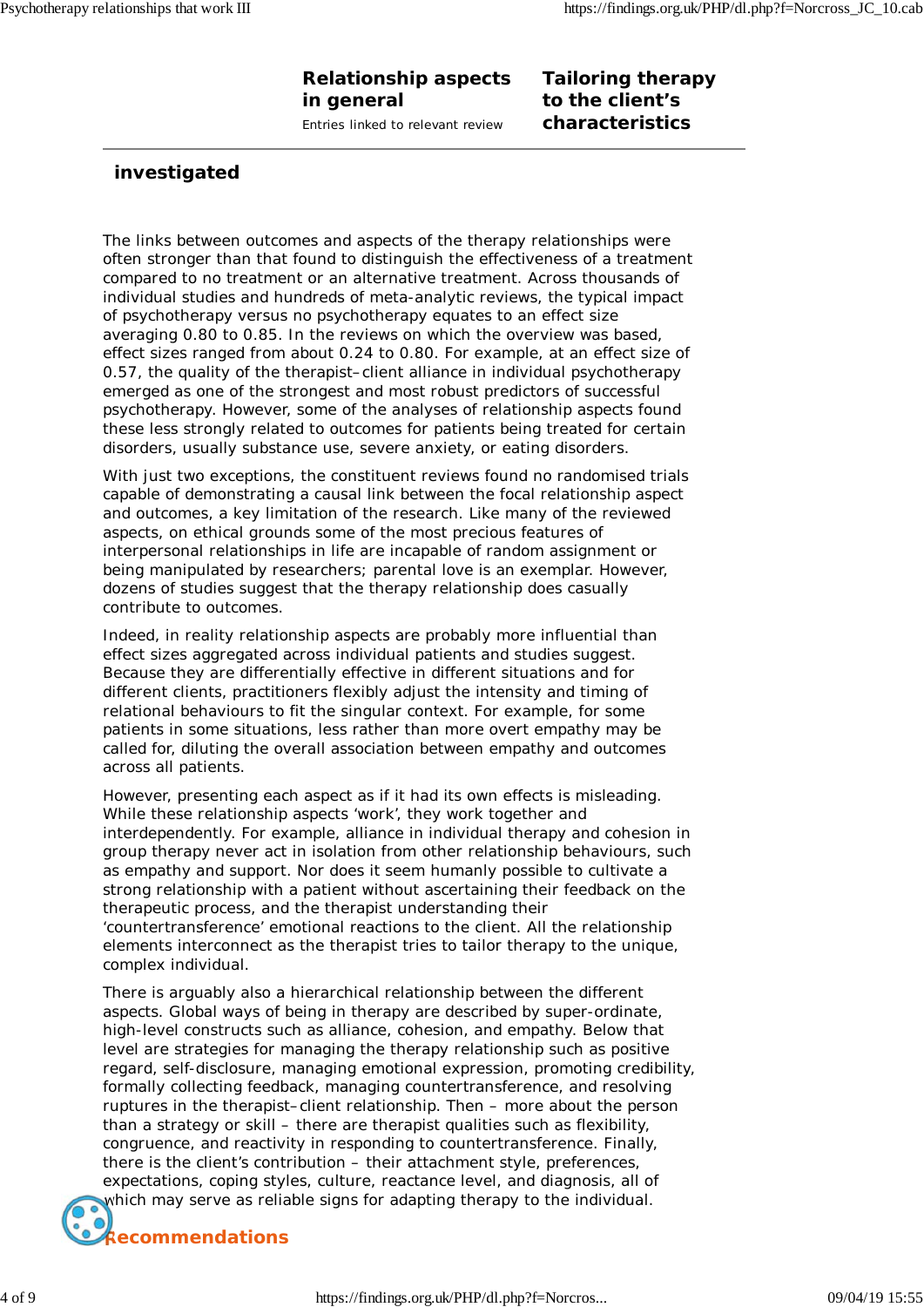On the basis of the constituent reviews the task force made recommendations, of which those relating to practice, training and policy are listed below. These were not intended to be practice or treatment standards but to represent current scientific knowledge to be understood and applied in the context of the clinical evidence available in each case. To aid psychotherapy practitioners, students, educators and trainers in implementing these evidence-based aspects of the therapy relationship, the US Society for the Advancement of Psychotherapy has compiled interviews with experts.

#### **Practice recommendations**

Practitioners are encouraged to:

• make creation and cultivation of the therapy relationship a primary aim of treatment, especially relationship elements found demonstrably or probably effective;

• benchmark relational behaviours such as alliance, empathy, and cohesion against cut-off scores on popular clinical measures in ways that lead to more positive outcomes;

**Practitioners** are encouraged to make the creation and cultivation of the therapy relationship a primary aim of treatment

• adapt or tailor psychotherapy to specific

client characteristics in ways found to be demonstrably or probably effective. In particular, success rates will be improved by regularly assessing and responsively attuning psychotherapy to clients' cultural identities (broadly defined);

• routinely monitor patients' satisfaction with the therapy relationship, comfort with efforts to adapt therapy to them, and response to treatment. Such monitoring leads to increased opportunities to re-establish collaboration, improve the relationship, modify technical strategies, and investigate factors external to therapy that may be hindering its effects;

• concurrently use evidence-based relationships and evidence-based treatments adapted to the whole patient.

#### **Training recommendations**

• Mental health training and continuing education programmes are encouraged to provide competency-based training in the demonstrably or probably effective aspects of the therapy relationship, and in adapting psychotherapy to the individual patient in ways that demonstrably or probably enhance treatment success.

• Psychotherapy educators and supervisors are encouraged to train students in assessing and honouring clients' cultural heritages, values and beliefs in ways that enhance the therapeutic relationship and inform treatment adaptations.

• Mental health training accreditation and certification bodies are encouraged to develop criteria for assessing the adequacy of training in evidence-based therapy relationships and responsiveness to the individual patient.

#### **Policy recommendations**

• Professional bodies for psychotherapy and counselling are encouraged to educate their members on the benefits of evidence-based therapy relationships and responsiveness to the individual patient.

• As they frequently now do about evidence-based treatments, mental health organisations as a whole are encouraged to educate their members about the improved outcomes associated with therapists

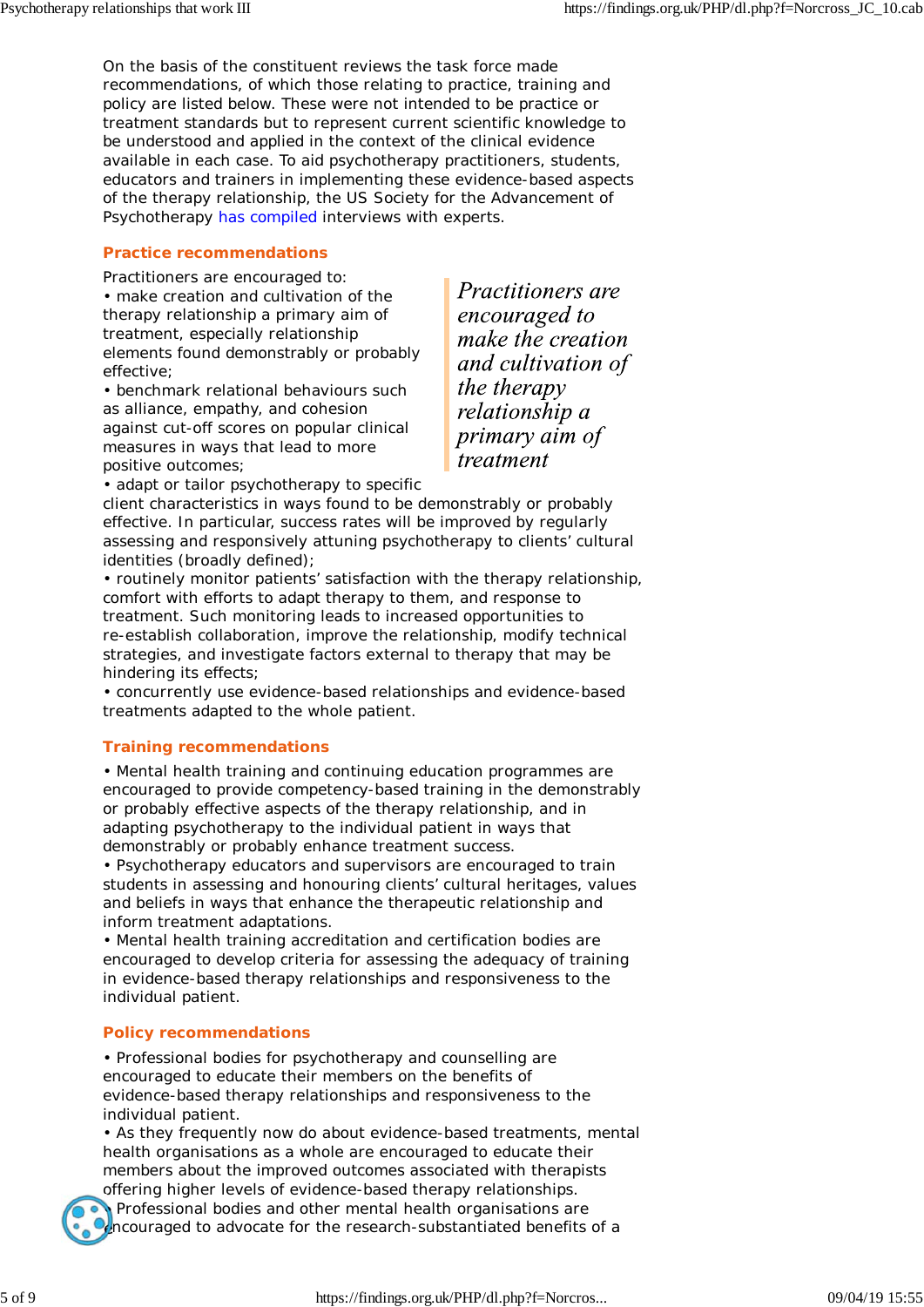nurturing and responsive human relationships in psychotherapy. • Mental health service administrators are encouraged to attend to and invest in relational features and adaptations of their services which transcend patient diagnoses. Attempts to improve the quality of care should account for therapy relationships and responsiveness to individuals, not only the implementation of evidence-based treatments for specific disorders.

### **What does not work**

Reversing the effective behaviours identified above helps identify some *in*effective qualities of the therapy relationship predictive of treatment drop-out and failure. These include poor alliances in adult, adolescent, child, couple, and family psychotherapy, low levels of cohesion in group therapy, and paucity of collaboration, consensus, empathy, or positive regard. The ineffective practitioner will not seek or be receptive to formal methods to feedback to the client on their progress and on the therapy relationship, will ignore alliance ruptures, and will be unaware of countertransference issues. Incongruent (or inauthentic) therapists, non-credible treatments and emotion-less sessions, detract from patient success.

Research offers another means of identifying ineffective qualities of the relationship. In 2011 a review of that literature recommended that practitioners avoid confrontation, negative processes, assumptions, therapist-centricity, and rigidity. To that list can be added cultural arrogance. Psychotherapy is inescapably bound to the cultures in which it is practiced by clinicians and experienced by clients. Arrogant impositions of therapists' cultural beliefs in terms of gender, race/ethnicity, sexual orientation, and other intersecting dimensions of identity, are culturally insensitive and demonstrably less effective.

## **The authors' conclusions**

Relationships in psychotherapy make substantial and consistent contributions to patient outcomes independent of the specific type of psychological treatment. Relationship behaviours are robustly effective predictors of patient success. We need to proclaim publicly what decades of research has discovered and what hundreds of thousands of practitioners have witnessed: the relationship can heal.

The therapy relationship accounts for client improvement (or the lack of it) as much as, and probably more than, the particular treatment method. Practice and treatment guidelines should explicitly address therapist behaviours and qualities that promote a facilitative therapy relationship. Efforts to promulgate best practices and evidence-based treatments without including the relationship and responsiveness to the individual are seriously incomplete and potentially misleading. Adapting psychological treatment ('responsiveness') to client characteristics which cut across diagnostic categories contributes to successful outcomes at least as much as, and probably more than, adapting to the client's diagnosis. The therapy relationship acts in concert with treatment methods, patient characteristics, and other practitioner qualities in determining effectiveness; a comprehensive understanding of effective (and ineffective) psychotherapy will consider all of these determinants and how they work together to generate benefits for the client.

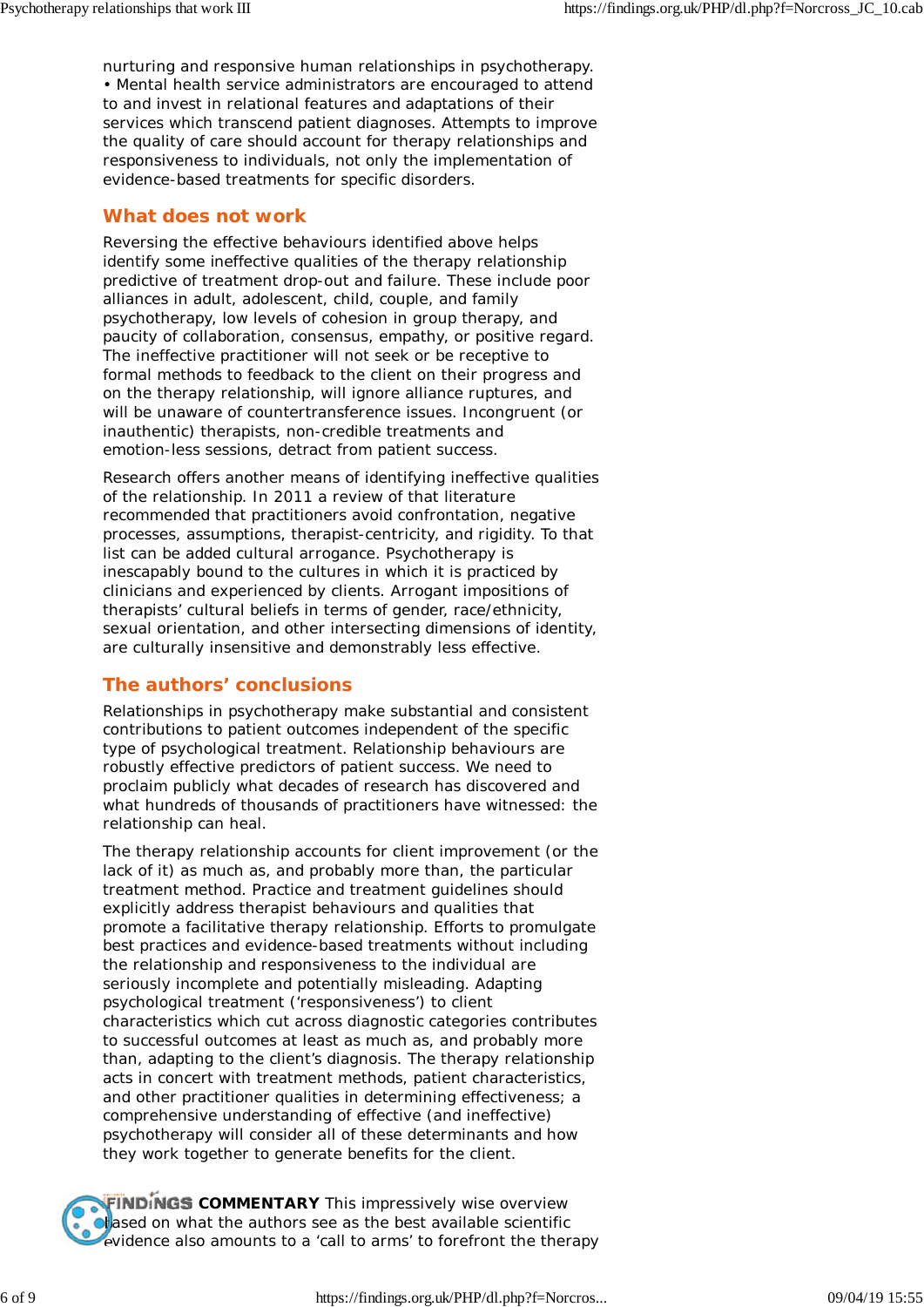relationship in policy, training and practice, and to redress its relegation to a 'nuisance' factor to be eliminated in research focused on whether one type of therapy (such as cognitive-behavioural or psychoanalytic approaches) is better than nothing, or better than another. Cutting across all these schools of therapy are, it is argued, therapy relationships, a set of 'common factors' which lie at the heart of any effective psychosocial treatment, and which also influence other forms of treatment. Despite the questions raised below, the safest stance for trainers, supervisors, therapists, counsellors, patients and clients, is to presume that a good relationship is an important determinant of treatment success, and that nurturing, maintaining, and as needed, re-establishing such relationships, are core tasks not just in psychosocial therapies, but in treatment generally.

UK addiction treatment guidelines from the National Institute for Health and Care Excellence (NICE) date from 2007 and have yet to catch up on trends in psychosocial treatment for mental health problems to recognise the salience of the relationship. The relevant text acknowledges the need to "establish and sustain a respectful and supportive relationship with the service user" but offers no guidance on what such a relationship consists or how to establish it, instead focusing on the 'what to do' elements of particular psychosocial treatment modalities. Some services in the UK are going further, seeking to reduce drop-out by matching clients' personalities with a suitable therapist to give a head start to the formation of a therapeutic alliance.

## **Not** *necessarily* **causal**

Persuasive as the evidence and arguments are, there is an Achilles' heel to the resulting recommendations in the featured overview and nearly all the constituent reviews. The recommendations are almost always based on the assumption that the *association* between a relationship factor and outcomes arises from a *causal link* between the two. If it does, then this link can be leveraged by the therapist to improve outcomes, who can (for example) augment patient progress by developing greater empathy, being more collaborative, or encouraging the client to be more emotionally expressive. There is, however, nearly always an alternative explanation which studies of the kind included in the reviews cannot eliminate – that these relationship qualities blossom during therapy which is in any event going well, or with patients or therapists who are in any event going to do well. In other words, that high-quality relationships are by-products of a therapy that is working, not a driving force in it working.

For example, patients who are going to do well in any event may be more likely to cooperate with and feel positive about their therapists, and therapists more capable of generating these feelings may also be more competent in other ways. As causality theorists have explained, "Thunder correlates with power outages, but thunder does not cause power outages. To distinguish causal from noncausal correlations, it is important to control for alternative causes." Without effectively random allocation of patients to therapies designed to exemplify oroor as well as good relationship qualities, these alternative causes" cannot completely be eliminated.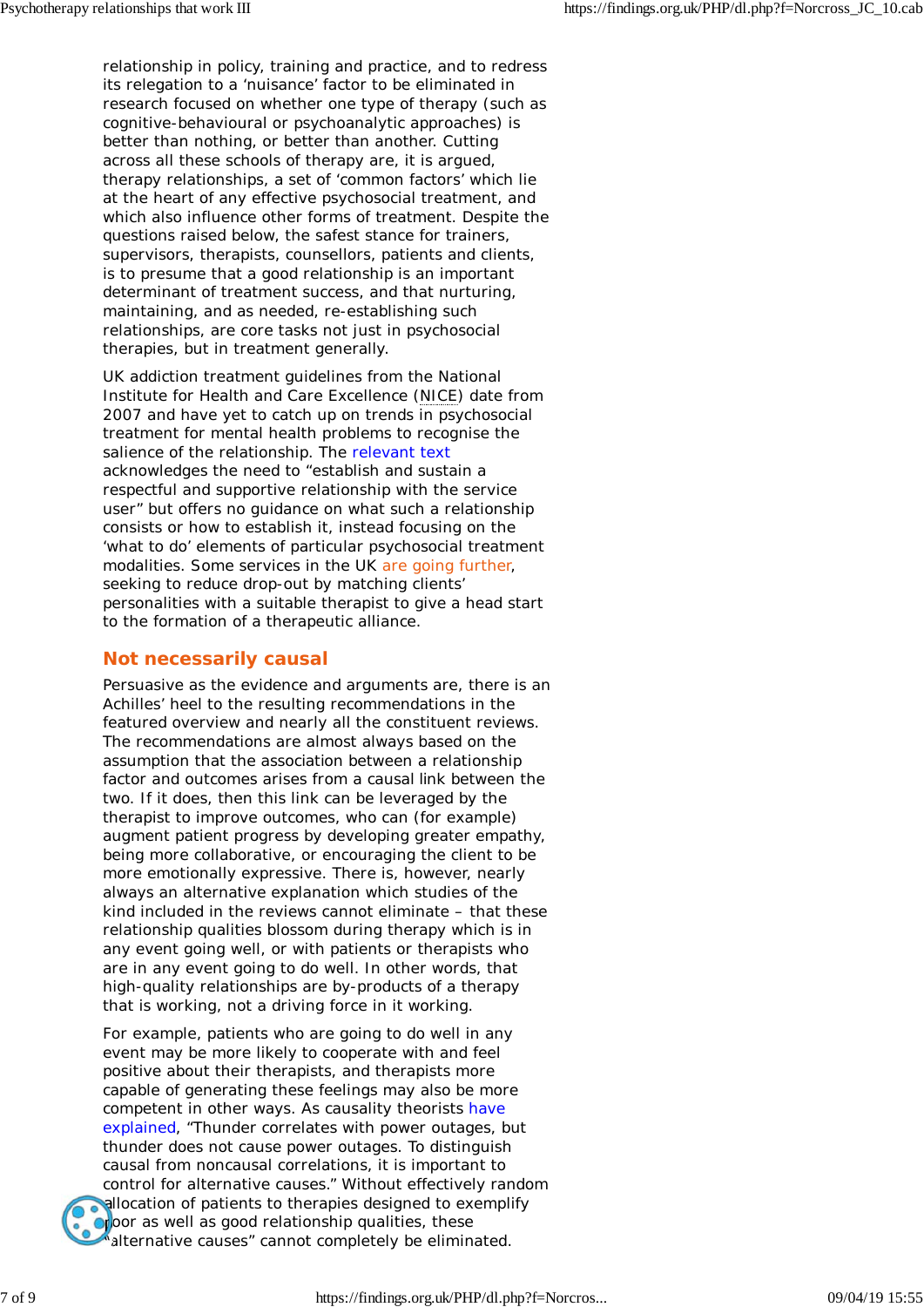However, taking such risks with vulnerable individuals seeking help is ethically unacceptable, and in practice, devising the therapies, ensuring they do not differ in any other ways, and ethically attracting a representative sample of patients to them, seems near, if not actually, impossible.

On the other hand, for nearly all the relationship aspects investigated for the task force, there are strong countervailing reasons for accepting causality (of a complex and multi-faceted kind) as an interpretation of the findings. First is the consistency of the positive associations between relationship qualities and outcomes. Though sometimes small and non-significant, very few studies have found these associations to be negative. Second is the plausibility of the proposition that establishing good working and person-to-person relationships, in which therapists can and do take care to know what is happening and respond to it, will help keep patients in therapy and more productively working with the therapist towards agreed therapeutic goals.

Additionally, there seems little or nothing to lose, and possibly much to gain, from establishing these relationship with clients, nothing to gain and possibly much to lose from failing to do so, and ethical considerations demand such qualities in the response to troubled individuals who have come to you for help. As the featured review did, flipping these qualities on their heads seems to reveal the absurdity of denying they have any influence on therapy. "Seems to", because it is not unknown for randomised trials to expose what 'seems' an obvious common-sense truth to be nothing of the kind. A relevant example might be the assumption that regular counselling is essential to the effectiveness of some prescribing-based treatments.

# **Other key reading**

The Effectiveness Bank offers other key reading on relationships in treatment. In 2004 to 2006 Drug and Alcohol Findings devoted the five-part *Manners Matter* series to relationships at client–service and client–practitioner levels, and later constructed collections bringing together all Effectiveness Bank entries on common factors in general and therapy relationships in particular. The five cells in the "Practitioners" columns (columns B) of the Effectiveness Bank's alcohol and drug treatment matrices list and comment on the most important UK-relevant research and guidance relating to practitioner–patient relationships. Agreeing with the featured reviewers, an Effectiveness Bank hot topic, *Treatment staff matter*, has argued that "addiction treatment research generally dismisses the impact of the therapist as 'noise in the system' to be eliminated in order to focus on the therapy. In the light of what we now know – and have done for many years – they are eliminating what matters in order to focus on what generally does not, an cinvestigative gaze misdirected not just in substance use but also across psychosocial therapies for